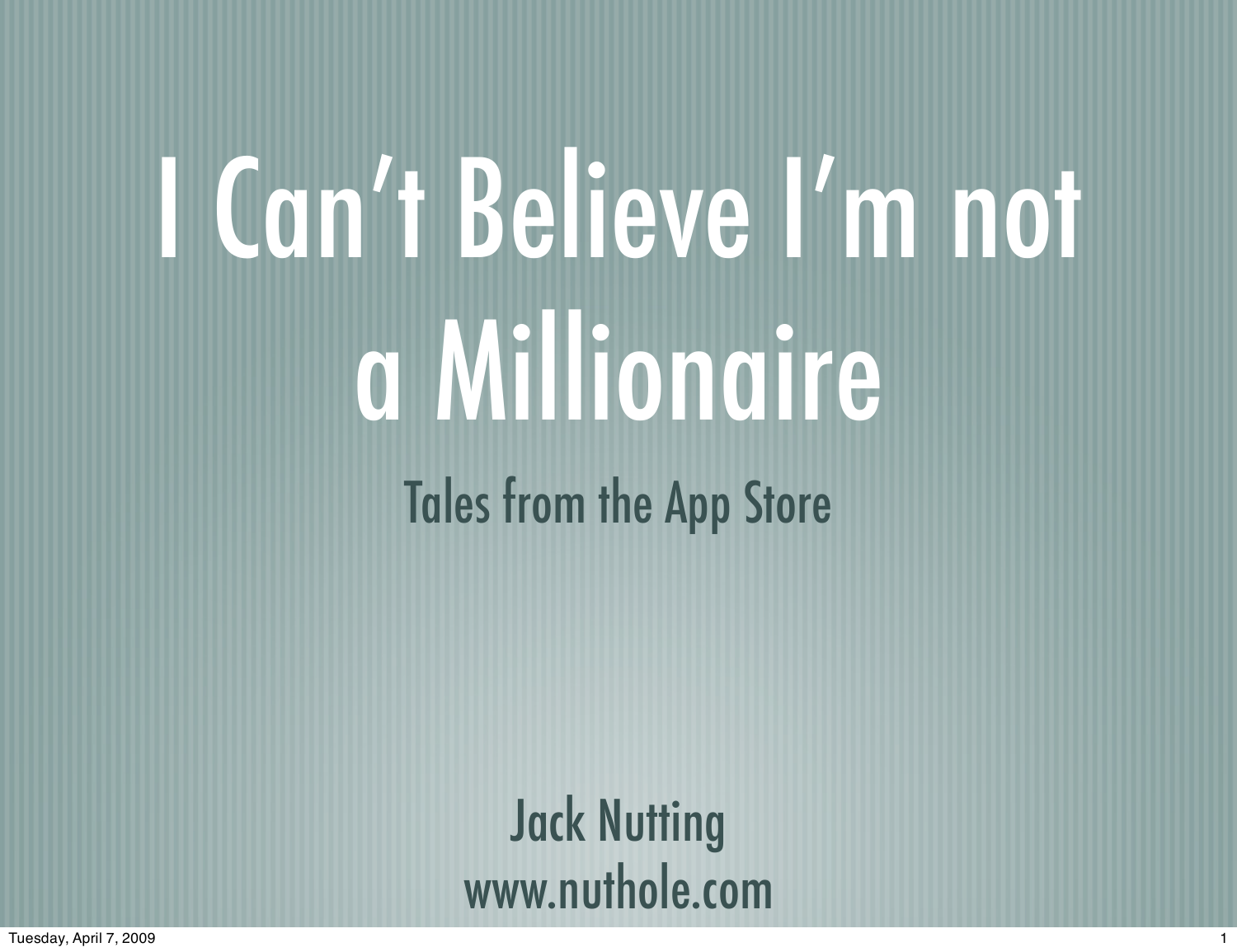# Something about me

Working with Cocoa and its predecessors since 1994 Internal custom apps, vertical markets Publishing freeware at rebisoft.com First game programming in python, 2004 Scribattle and Scribattle Lite both available on App Store since February 2009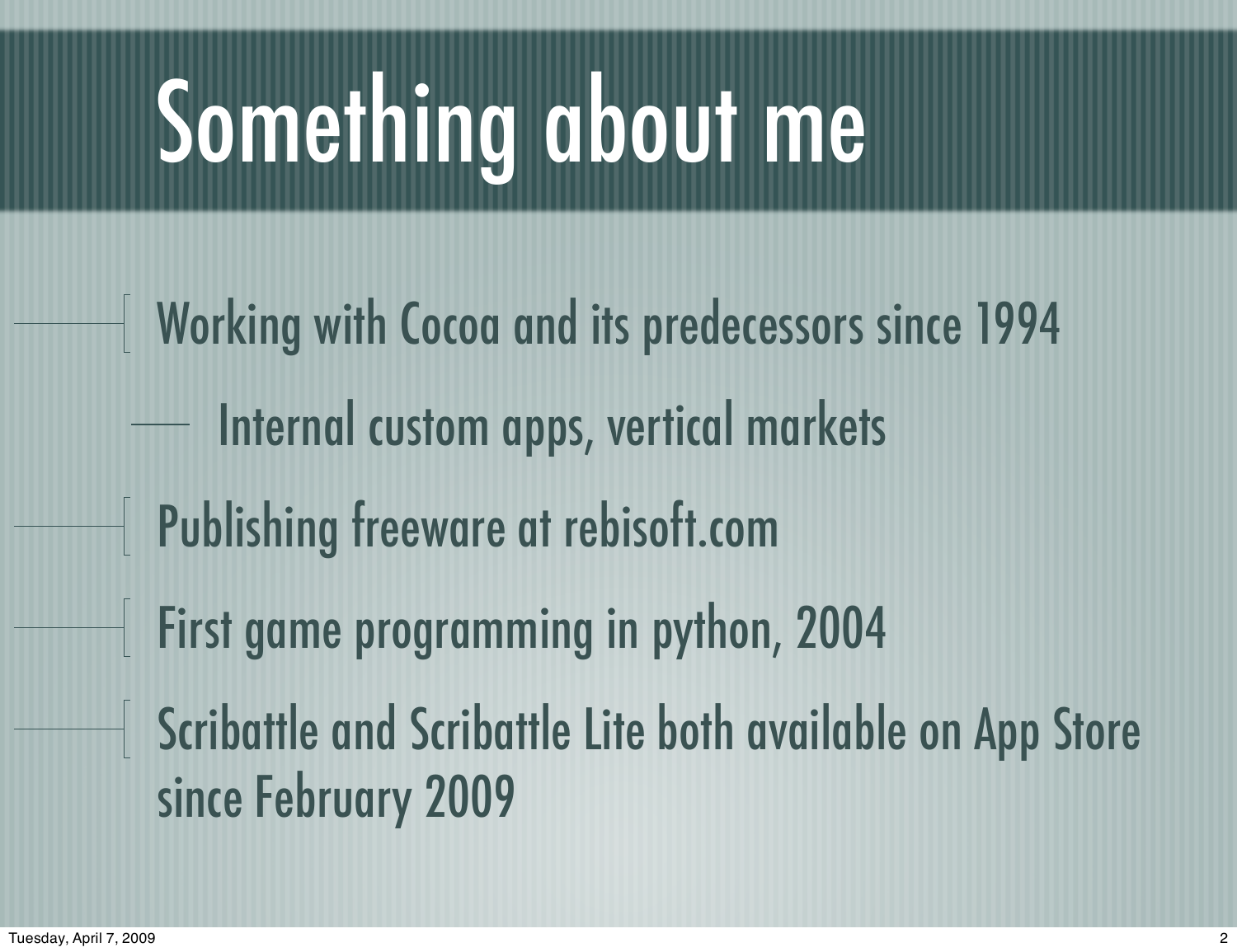#### Signed up for dev program in July Started coding in September Beta test in November Delivered to Apple in January Available on App Store in February

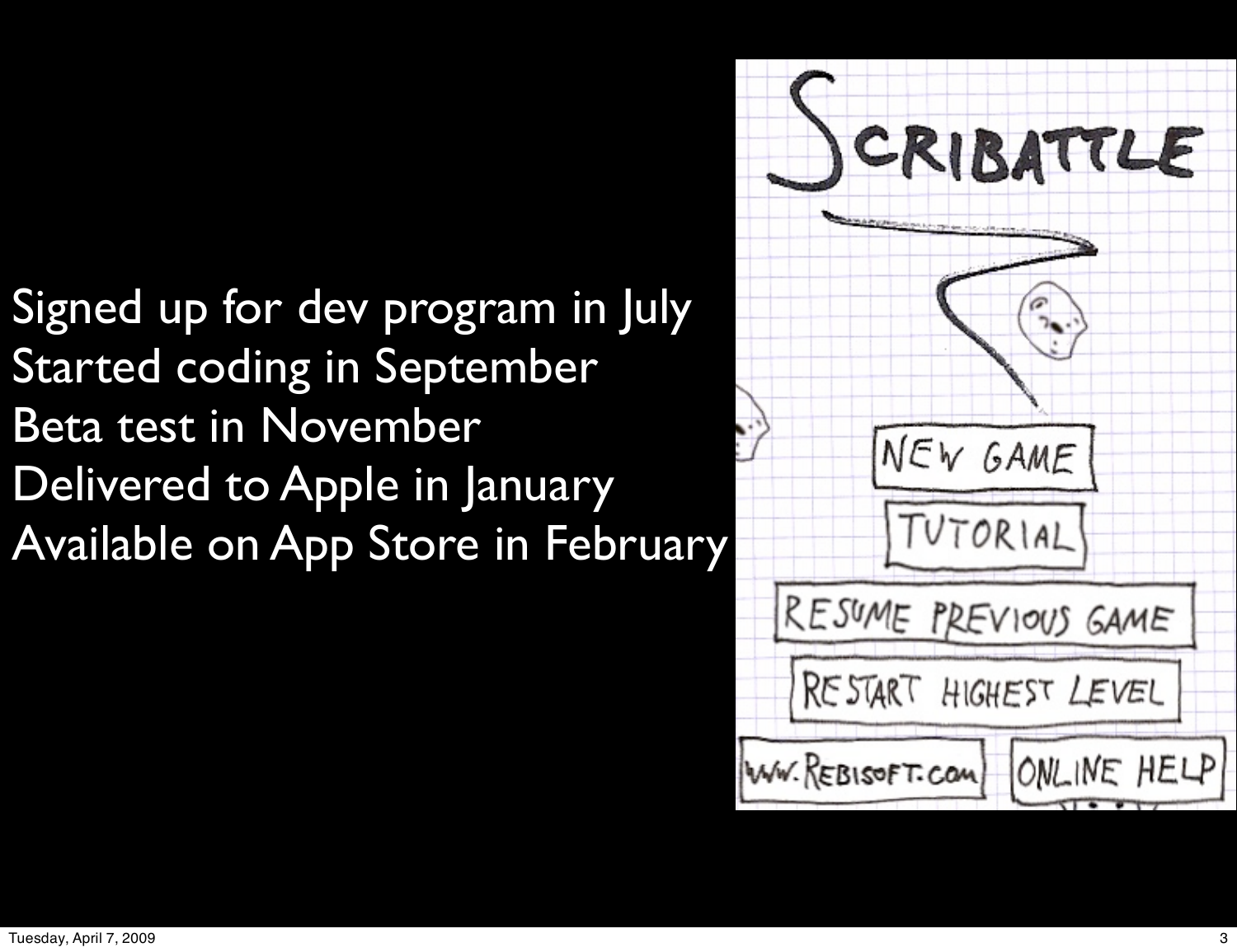## Critical Steps

Apply for the iPhone developer program **now**. it could take months. you can back out without paying if you want. **Download the SDK and start playing.**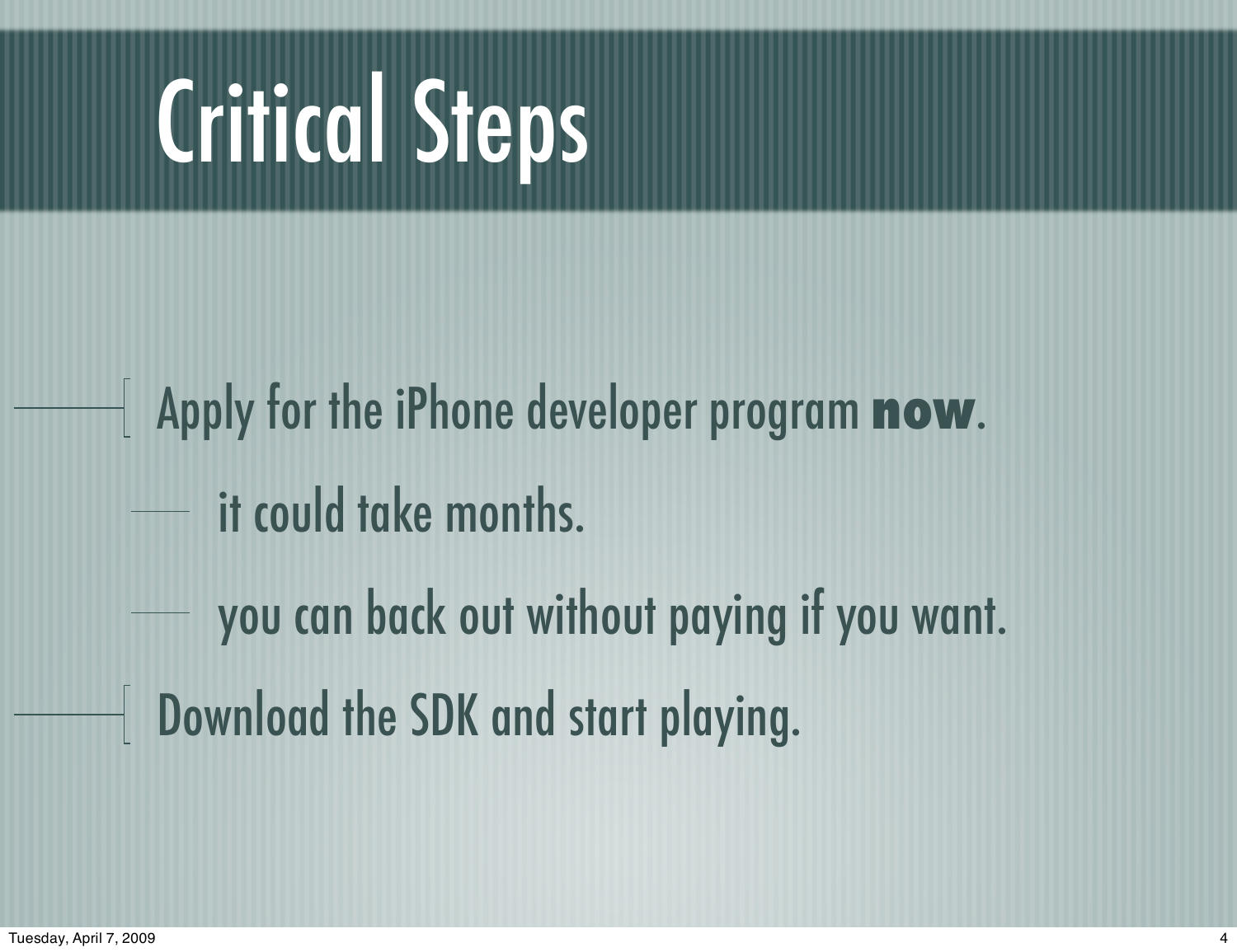## Your first release

- Prepare to wait.
	- Apple won't finalize your contract until you've uploaded an app. This last step can take weeks.
- Build in your own delay. ╢
	- If you set your app for immediate release, the app approval date becomes the official release date, even if contracts drag out for a month.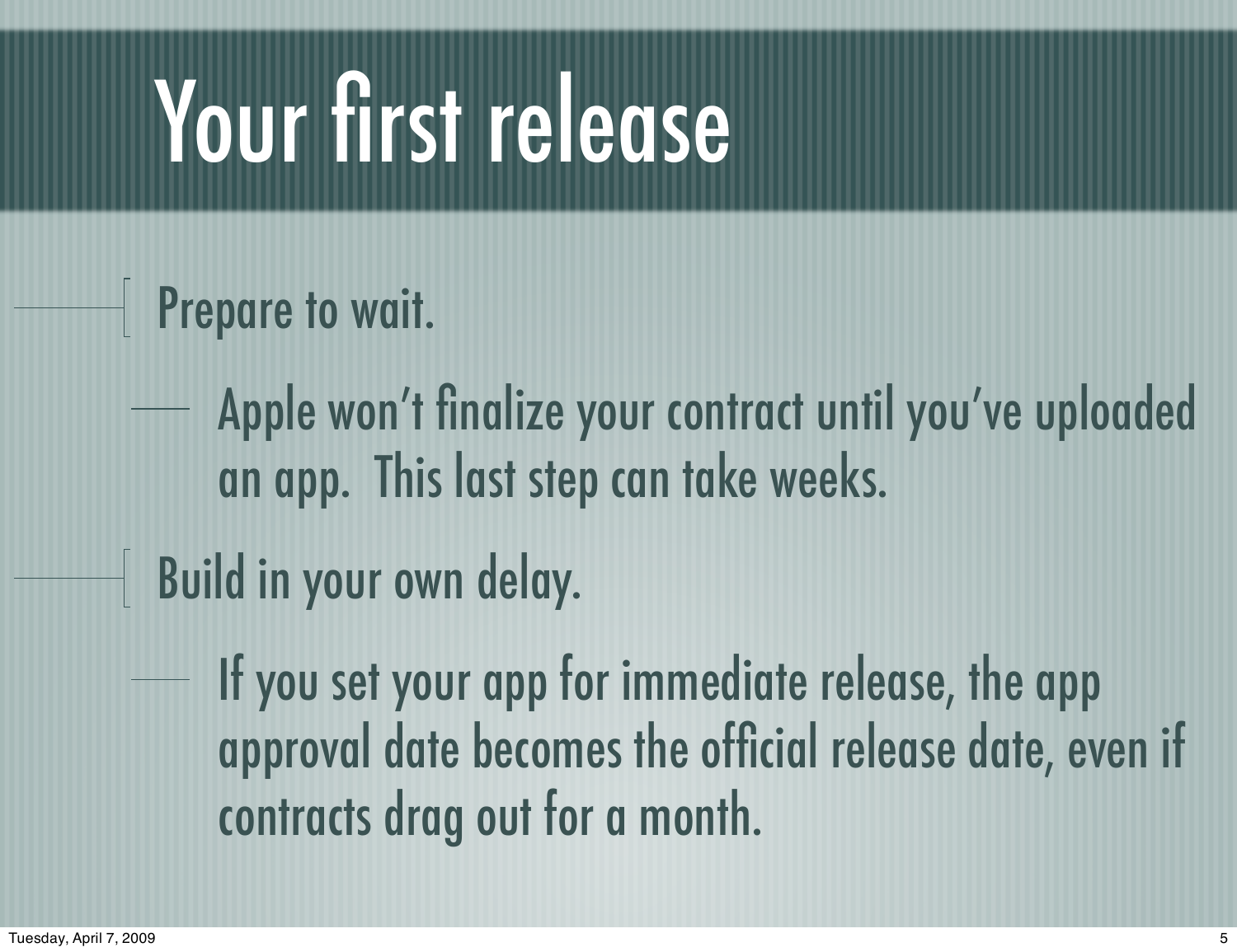## Scribattle initial sales

**Daily Purchases (in thousands)**

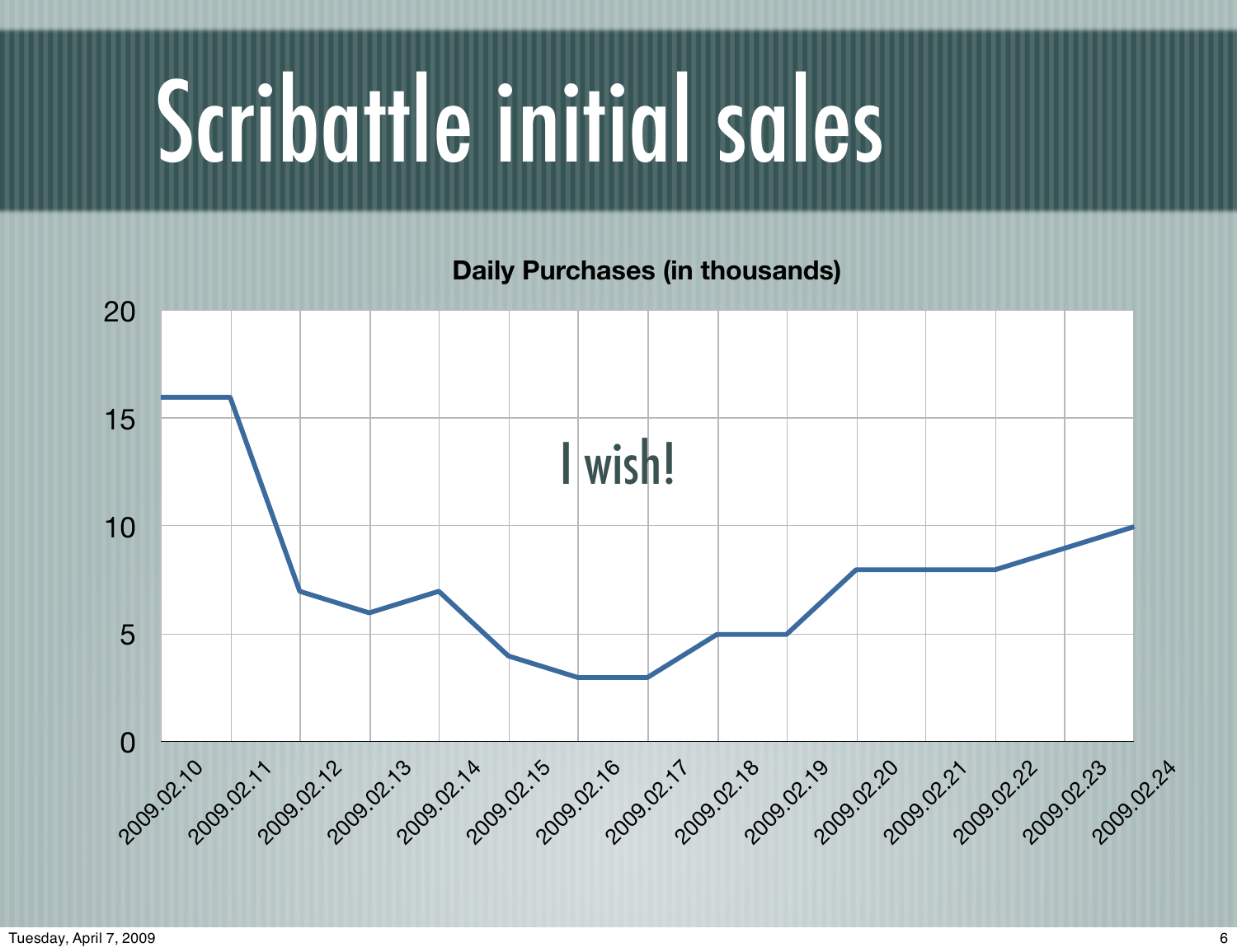# Scribattle initial sales (real)

**Daily Purchases**

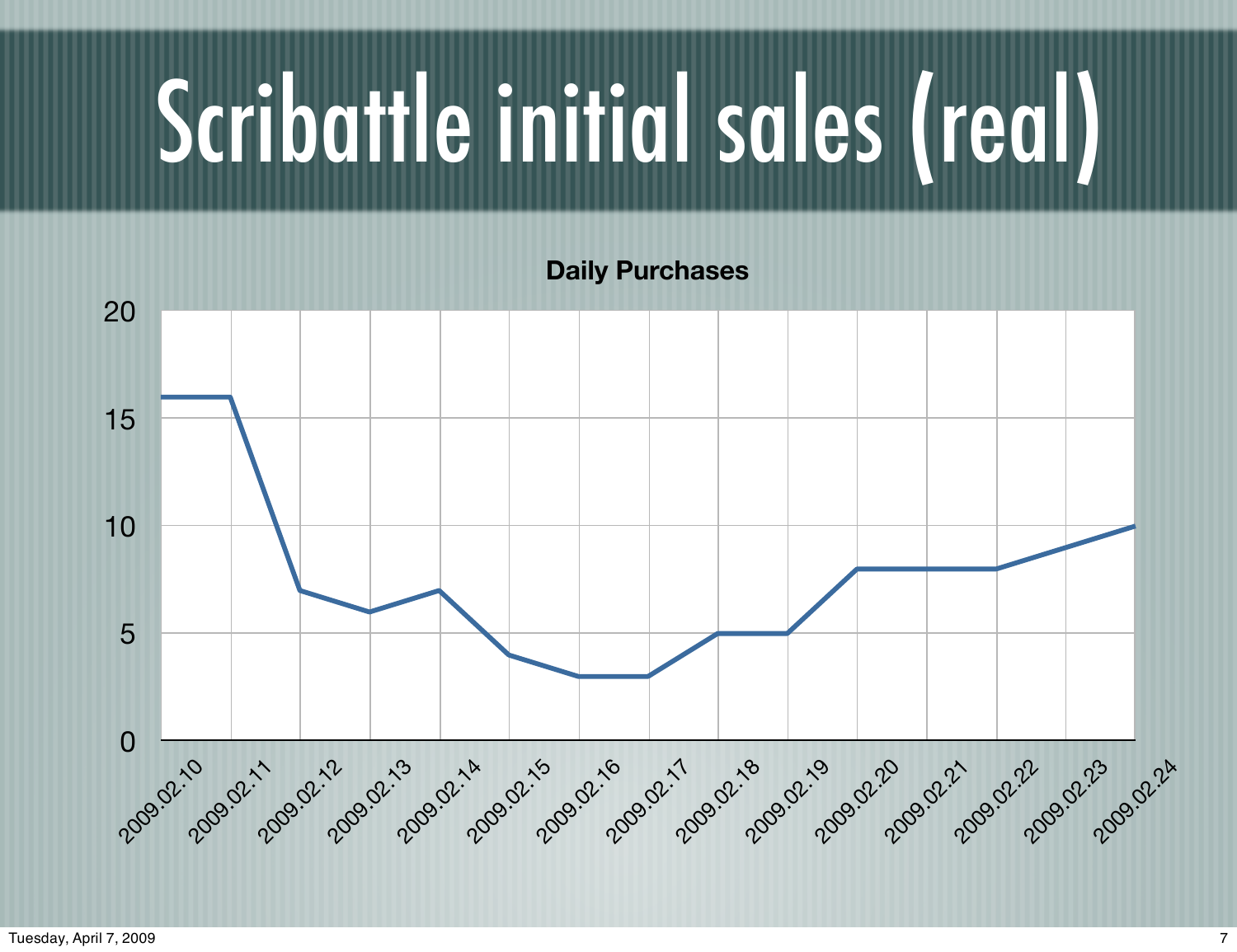# What happened?

"Sort by Release Date" failed me.

Lesson: Build in your own delay for your first app, by specifying a "distant future" release date and then changing it when your contract is ready.

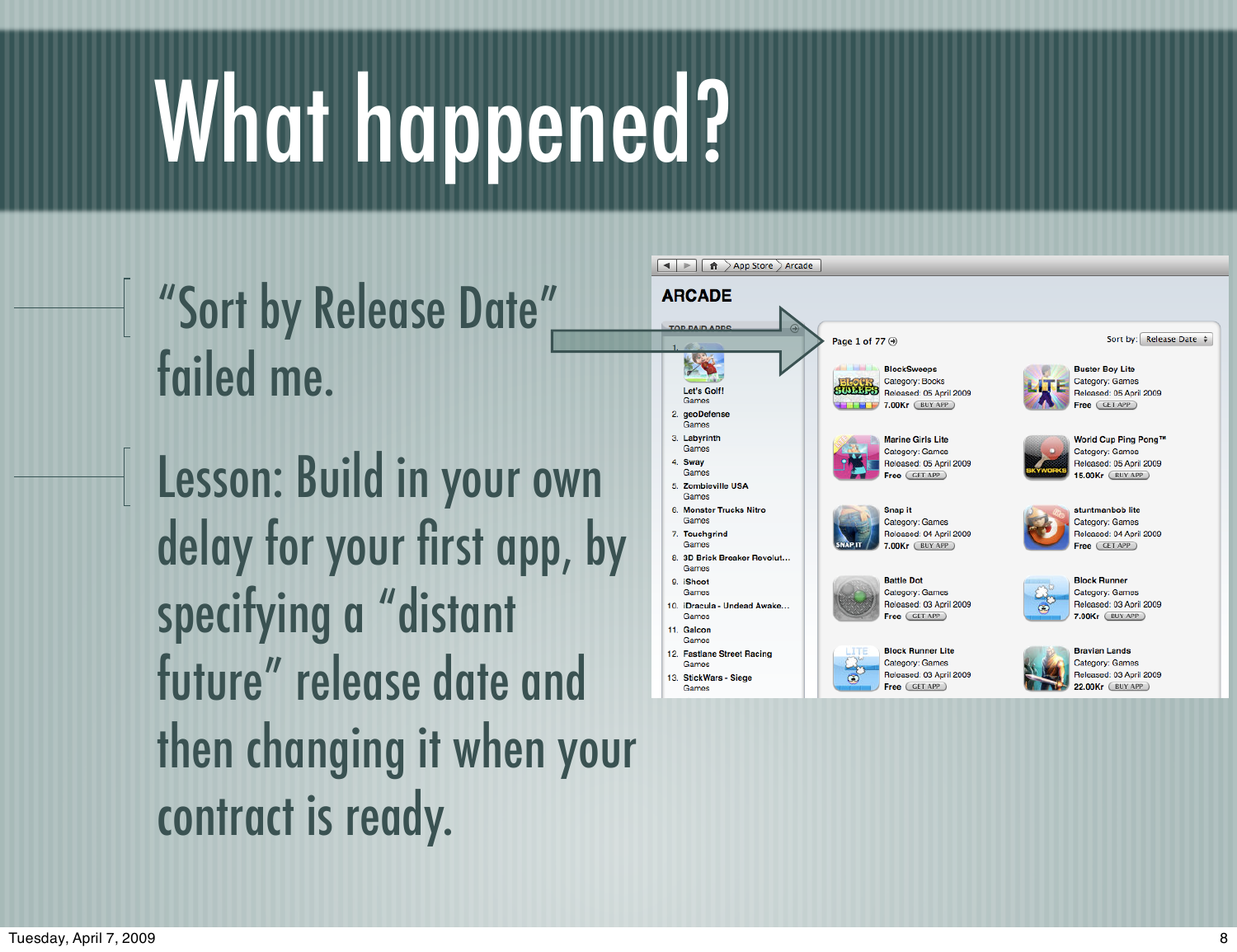

#### Lite version!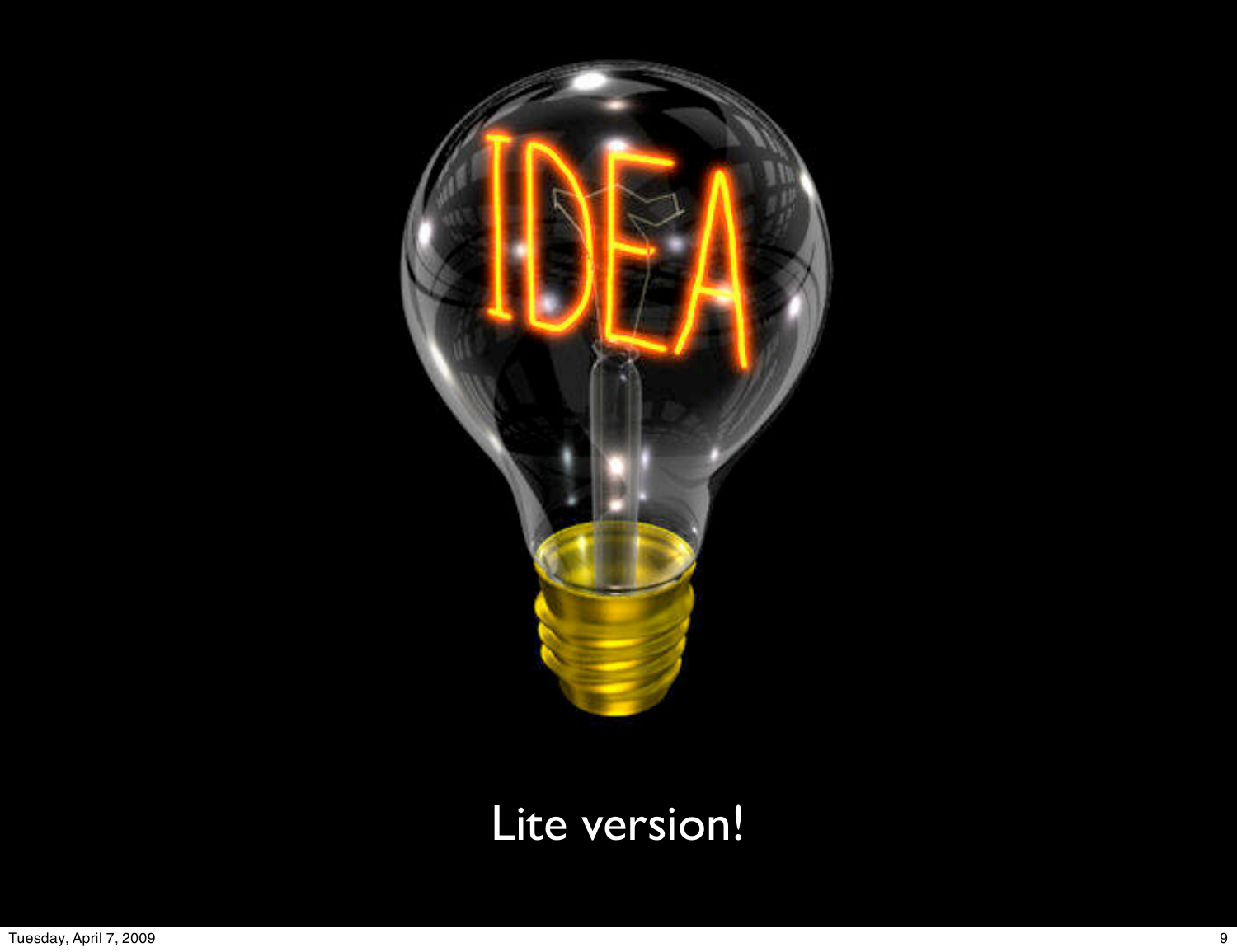## Scribattle Lite joins the fray

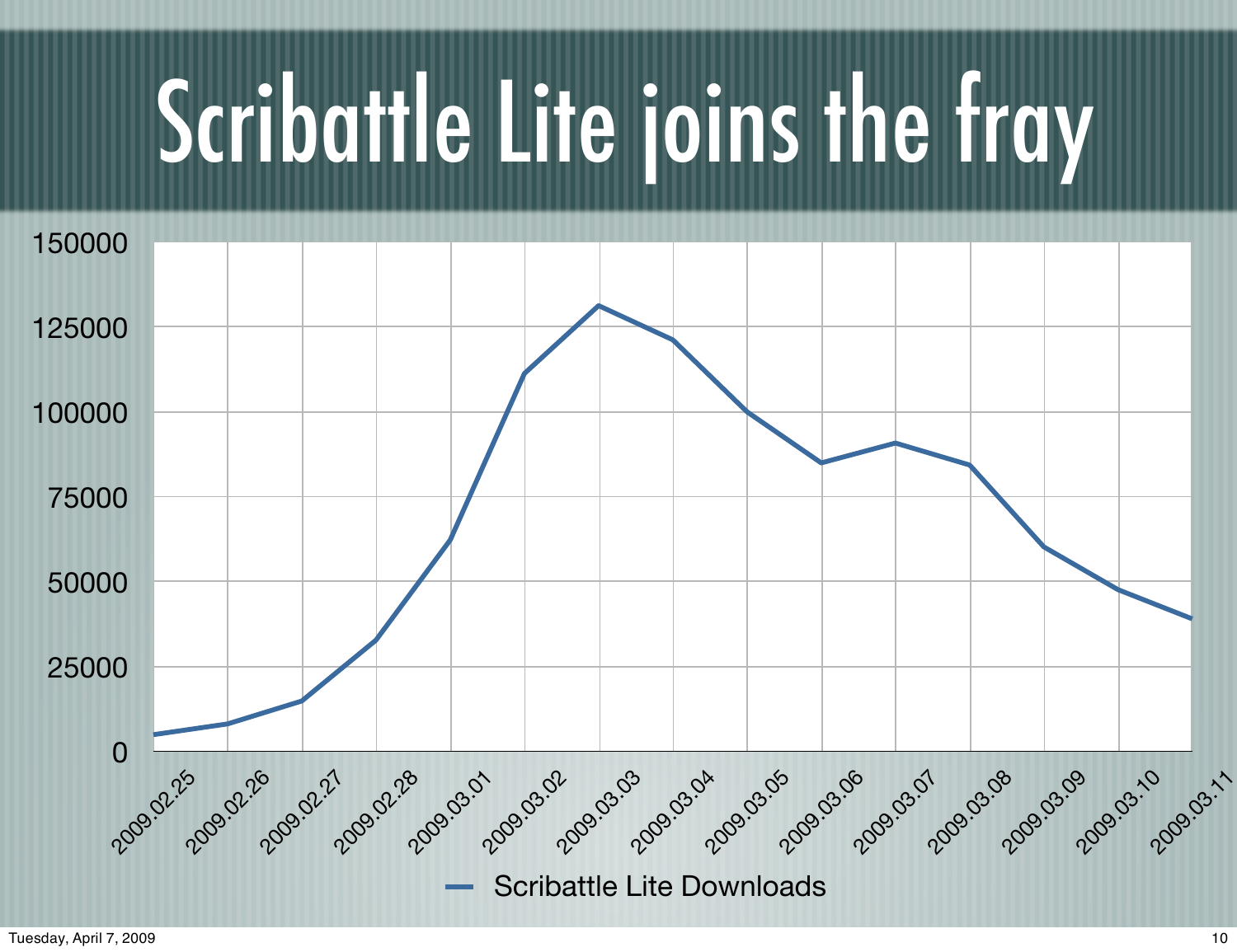## Scribattle Lite joins the fray

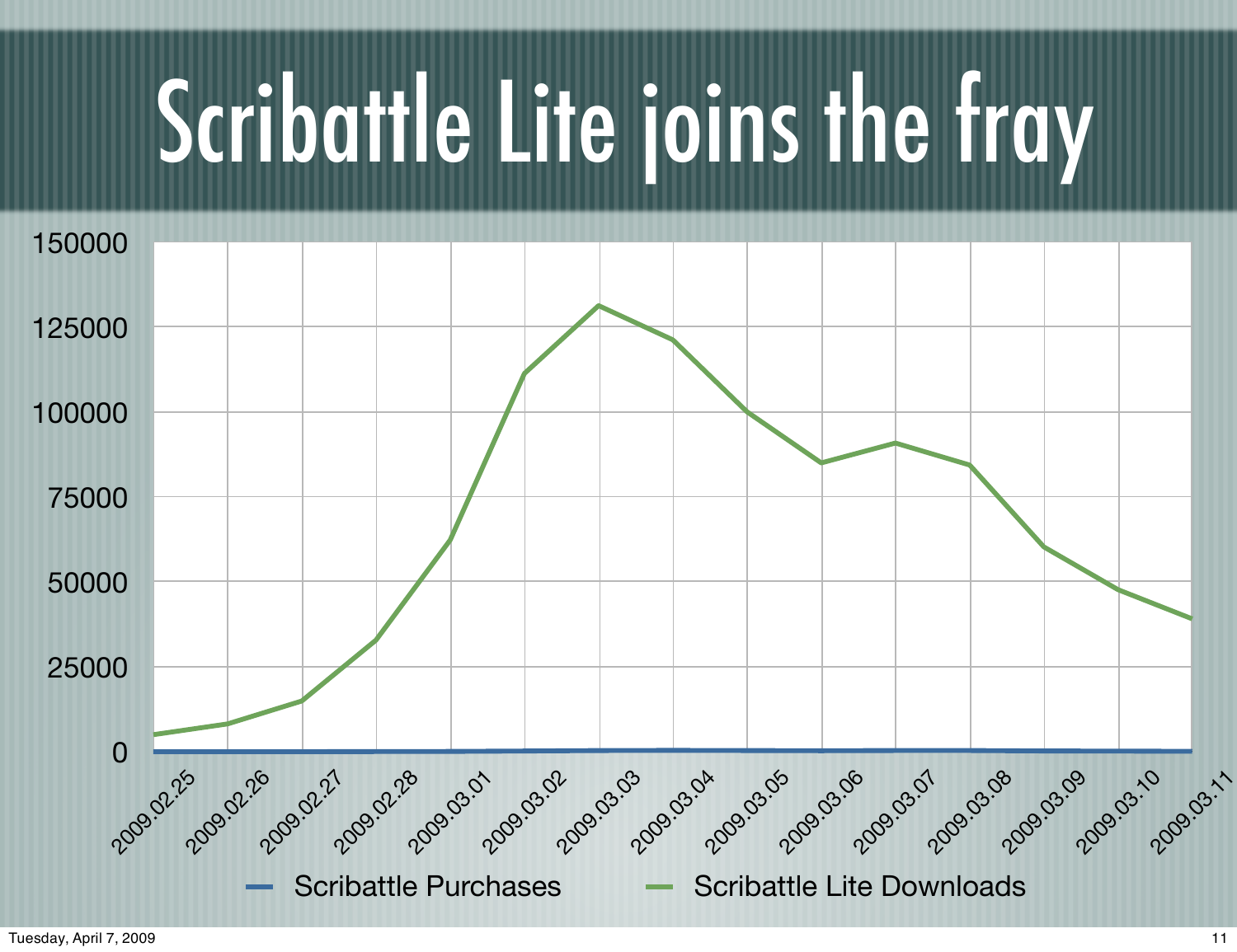## Scribattle Lite joins the fray

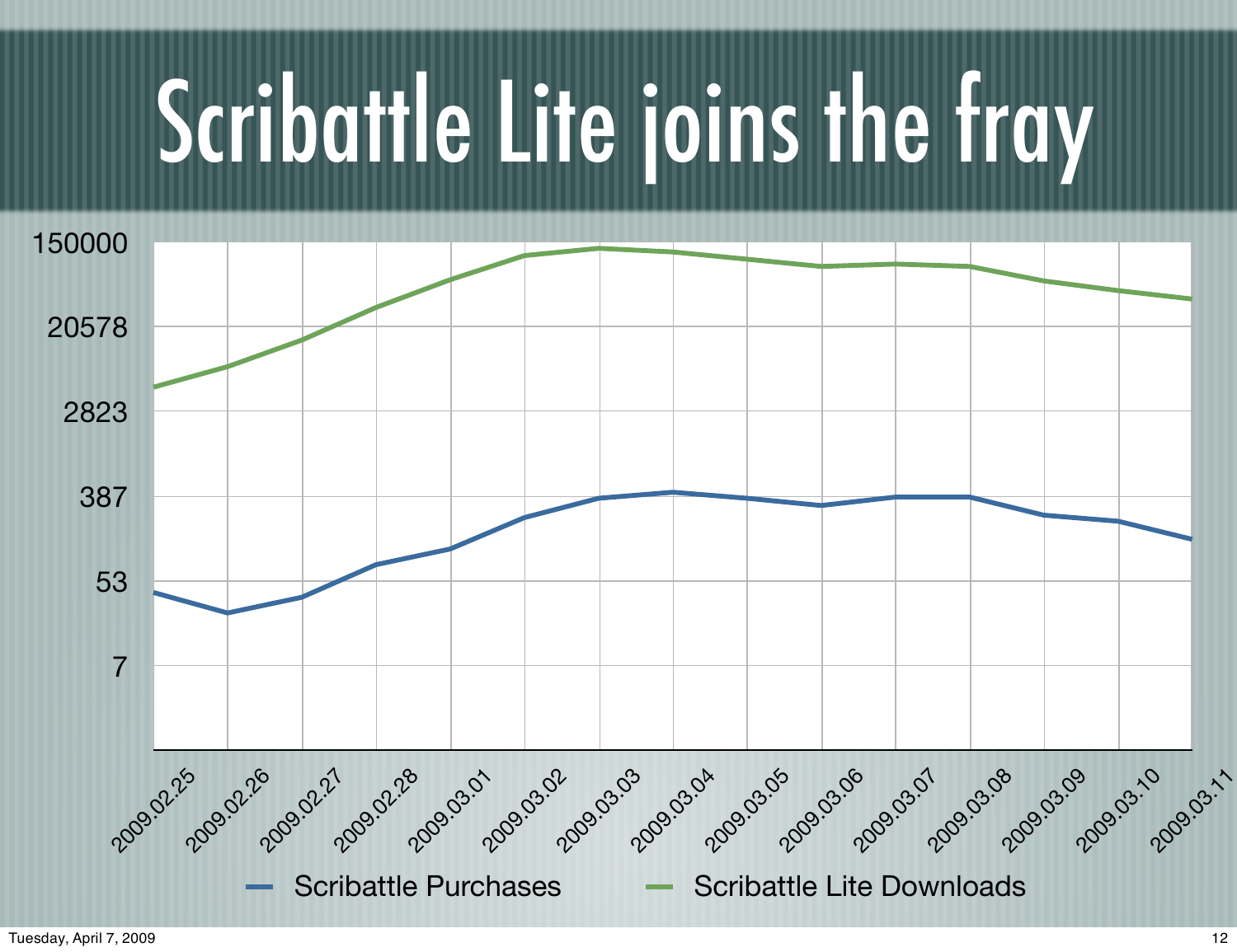## Gathering Statistics

iTunes Connect; see download stats each day Download daily reports, dump them into a spreadsheet AppViz, Heartbeat, appsales-mobile Advanced usage tracking with 3rd-party library; track app runs, specific user actions, etc Flurry, Pinch Analytics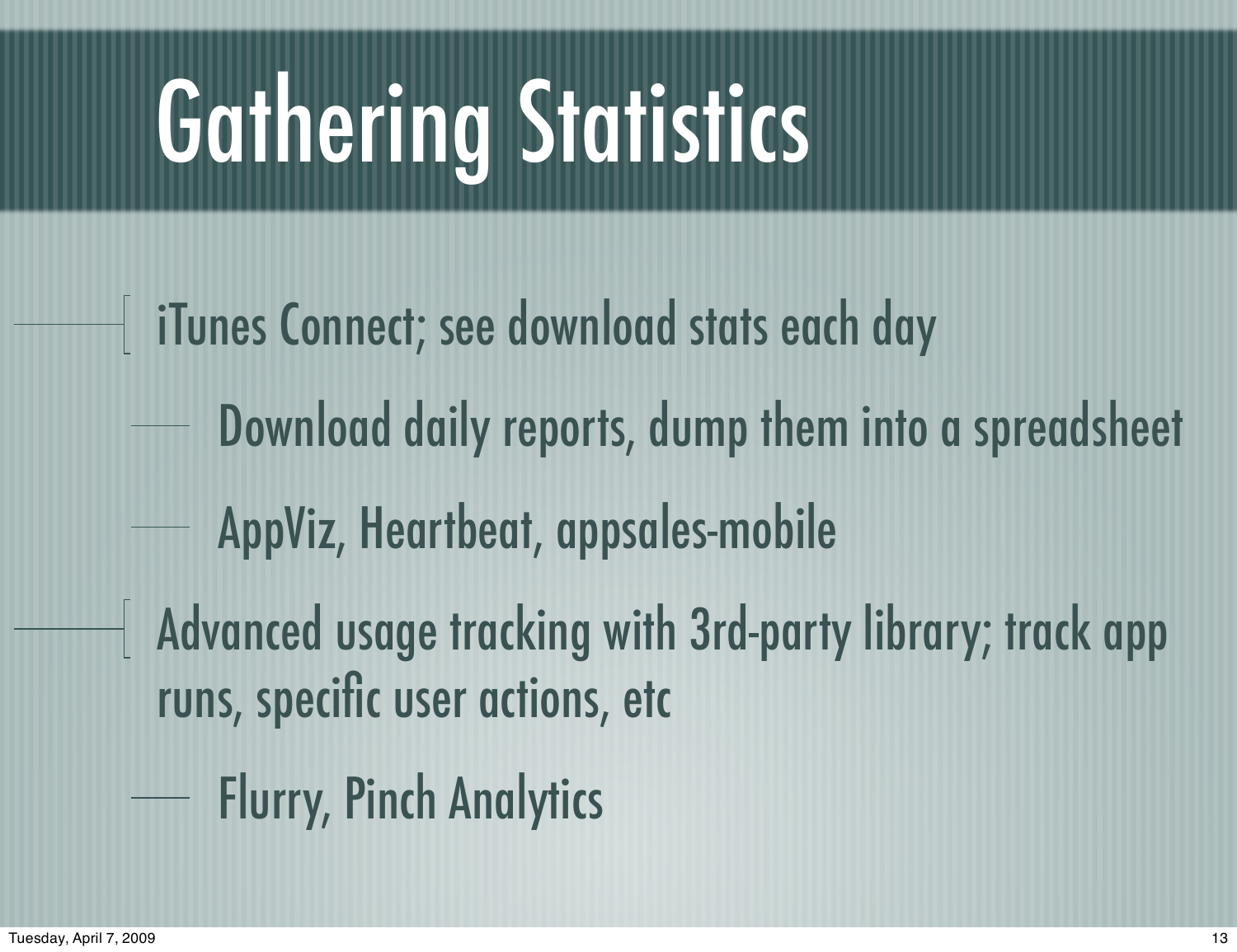# What people are saying

#### <http://www.moopf.com/appstorereviews/>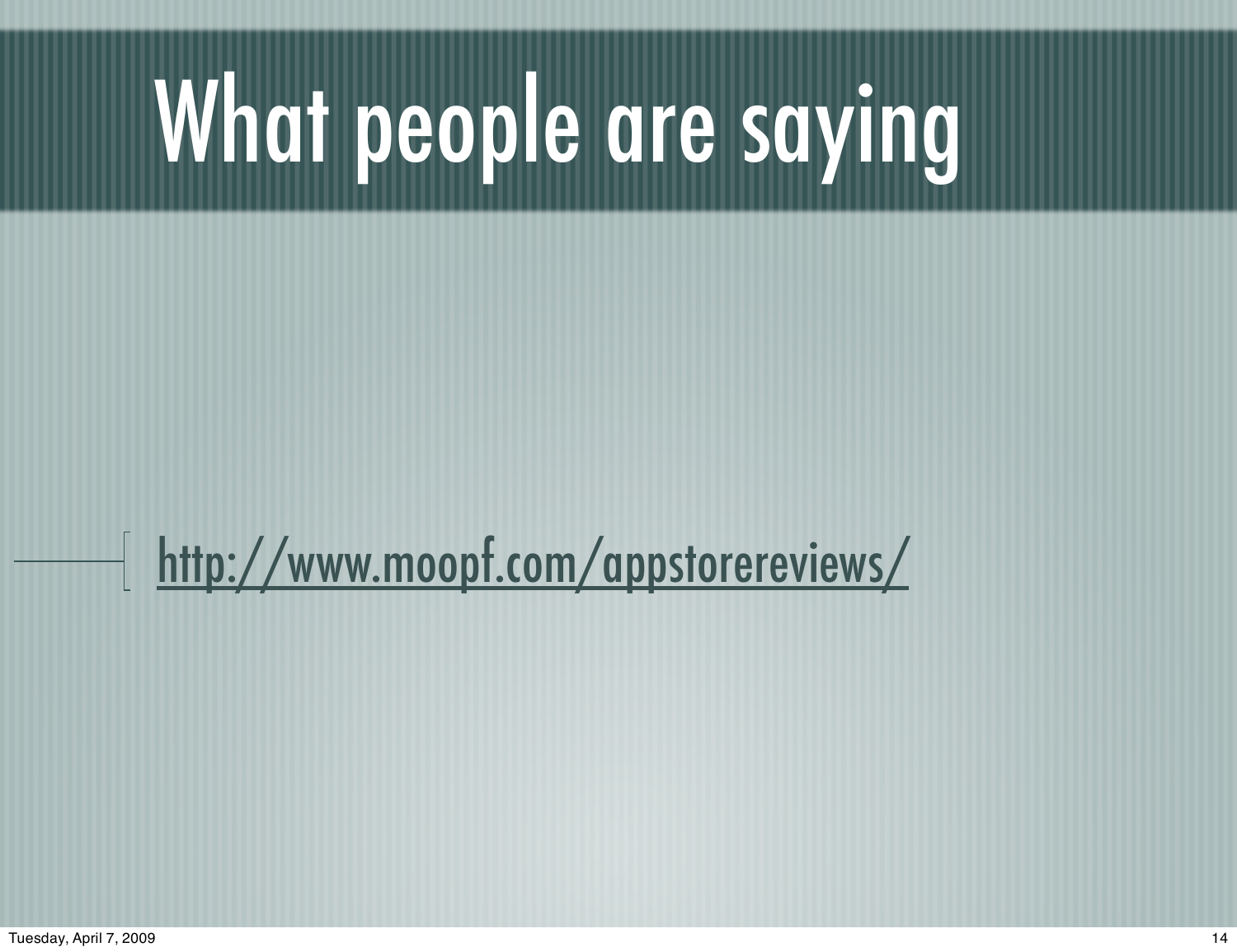# Sliding toward the tail

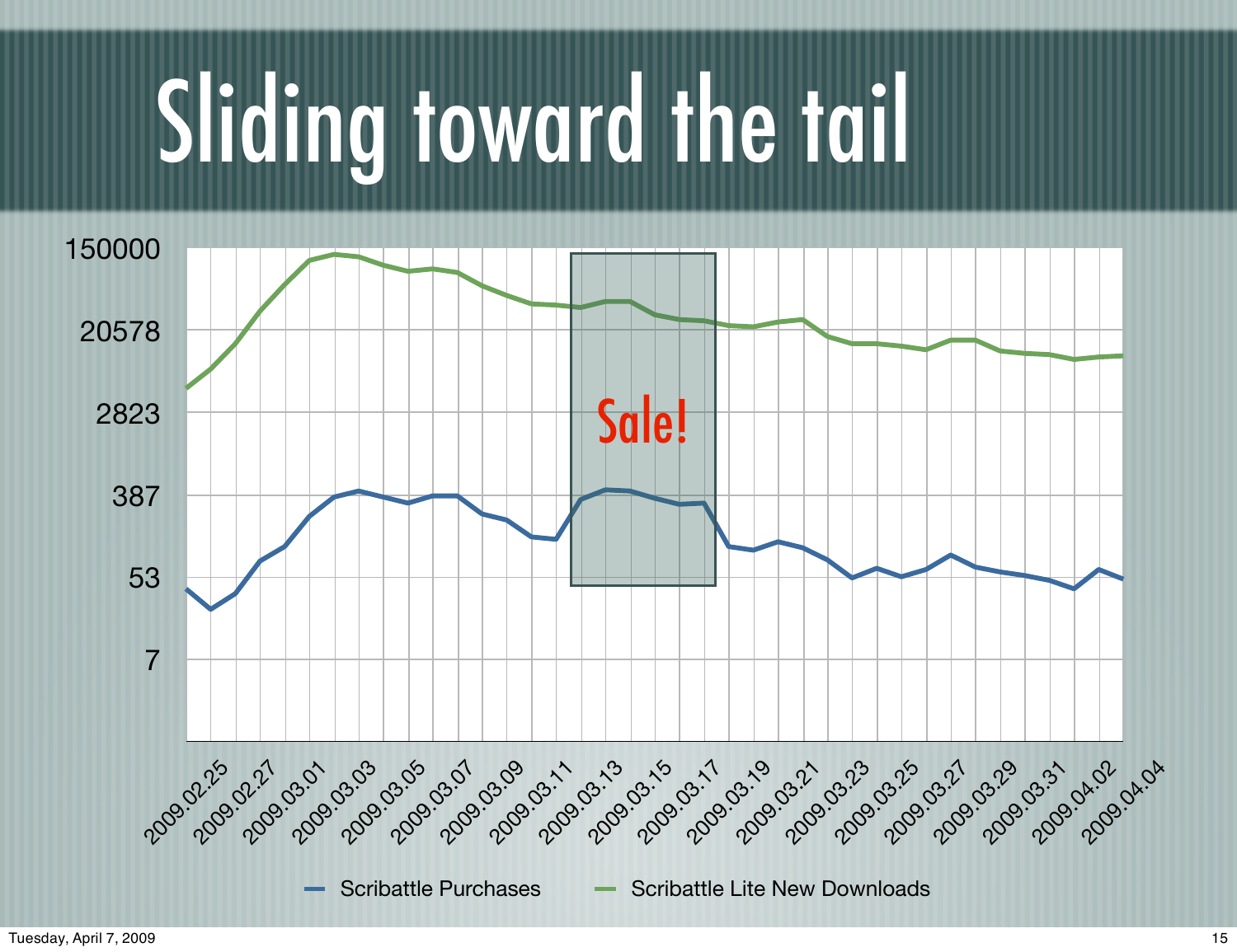### Conversion rate

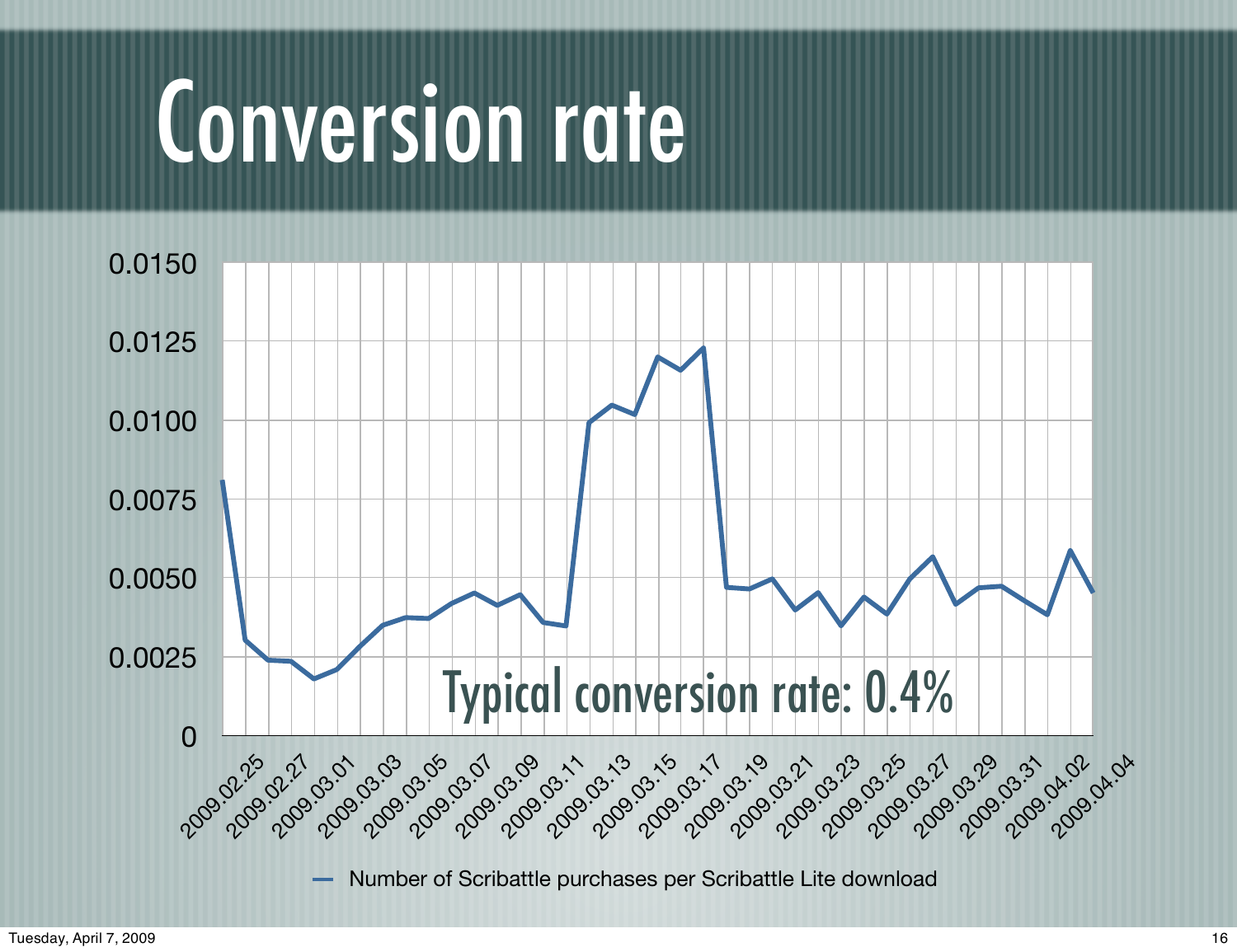### Revenues per freebie

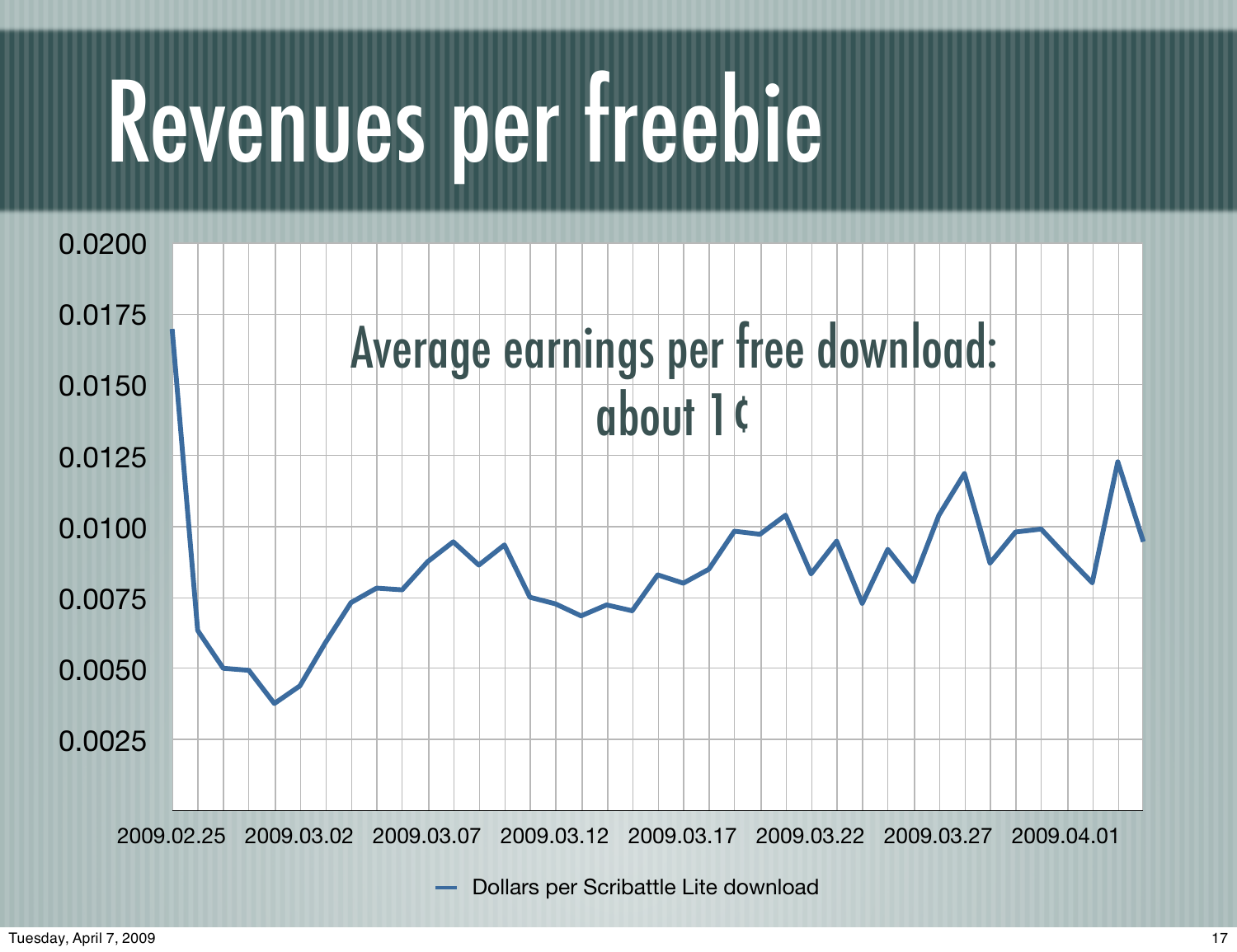## Ad-supported software

- A way to get paid for your free stuff.
- Static Banners
	- PinchMedia
- Rich Media Banners
	- AdMob
	- Rich Media full-screen ads
		- **Greystripe**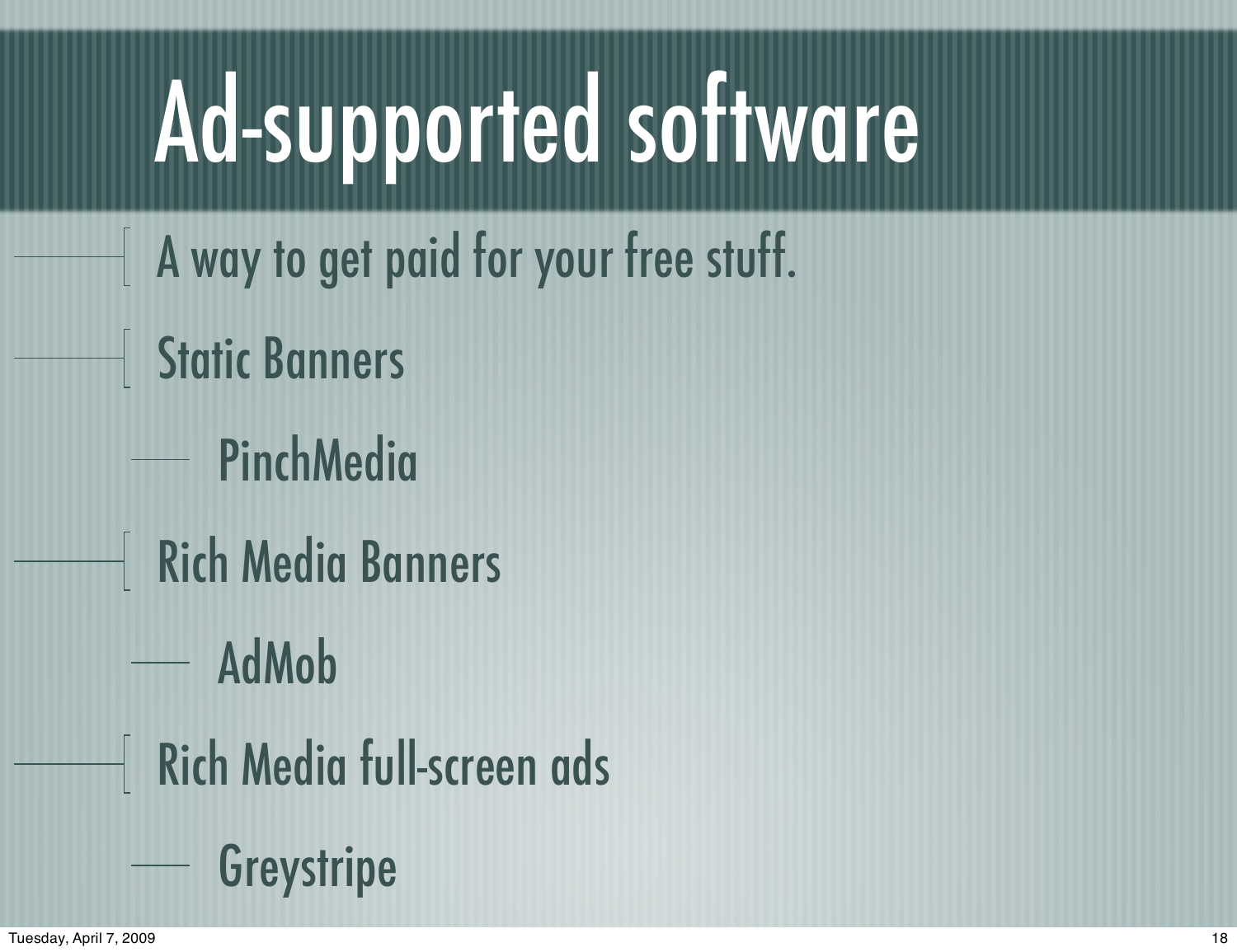### Ad revenues

CPM (cost per mille): Your payout per 1000 impressions Payouts from a high-volume free app can be substantial. Scribattle Lite: 1.5 million users assume 1,000,000 get update if each sees 1 ad, at \$5 CPM, I'll get \$5,000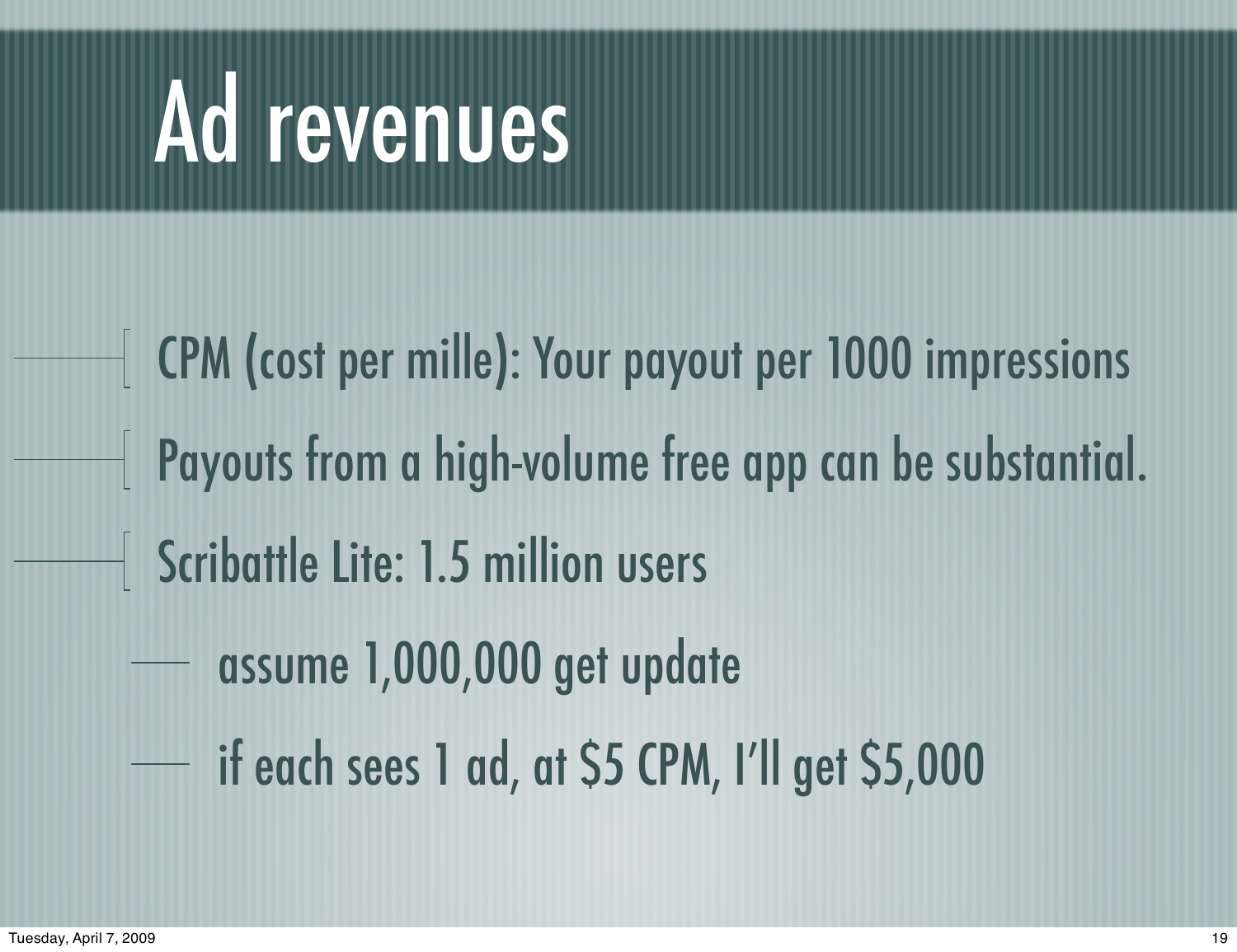### The weekend bump

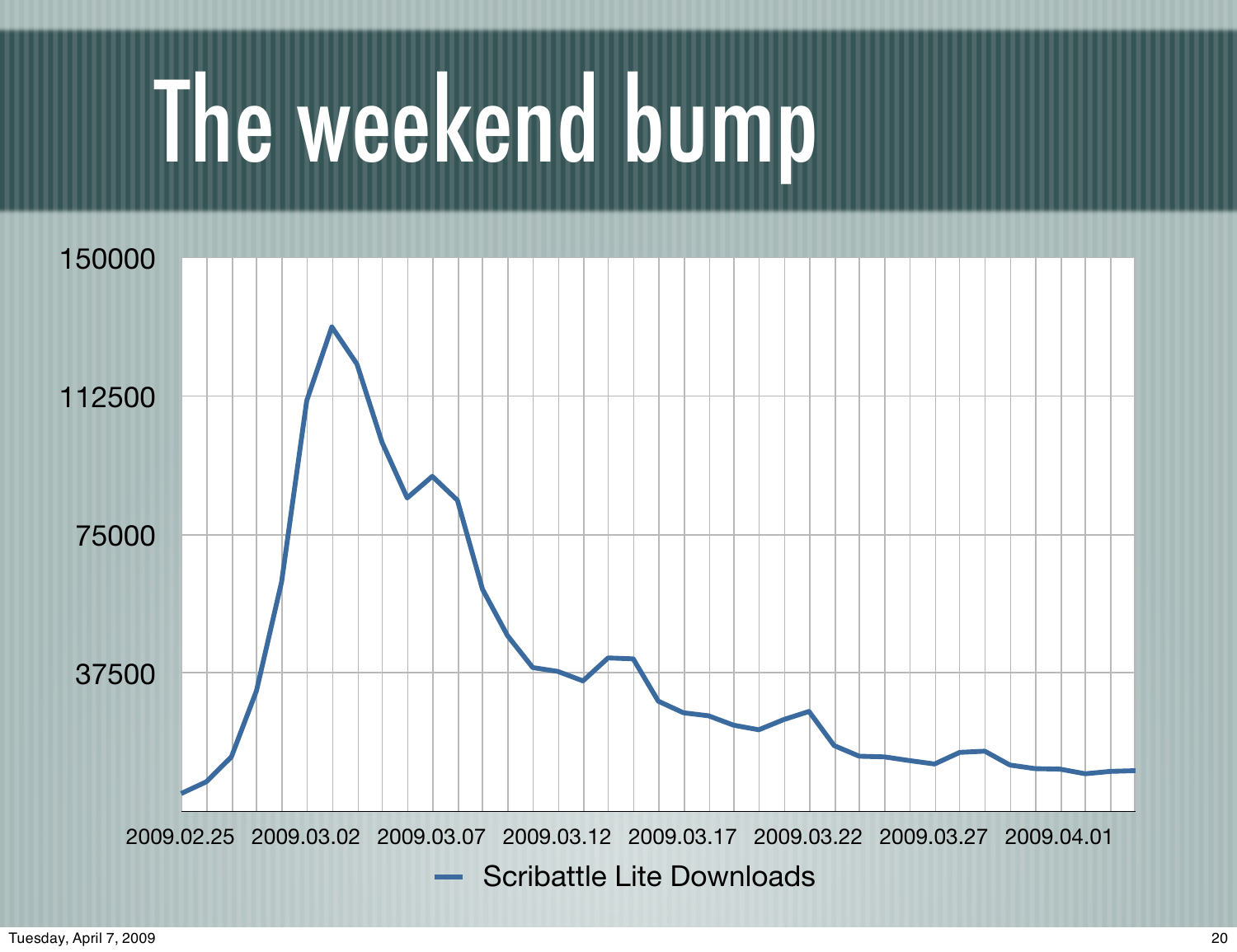### Promo codes

Only valid for U.S. iTunes users 50 codes per released version Give them to anyone who wants one!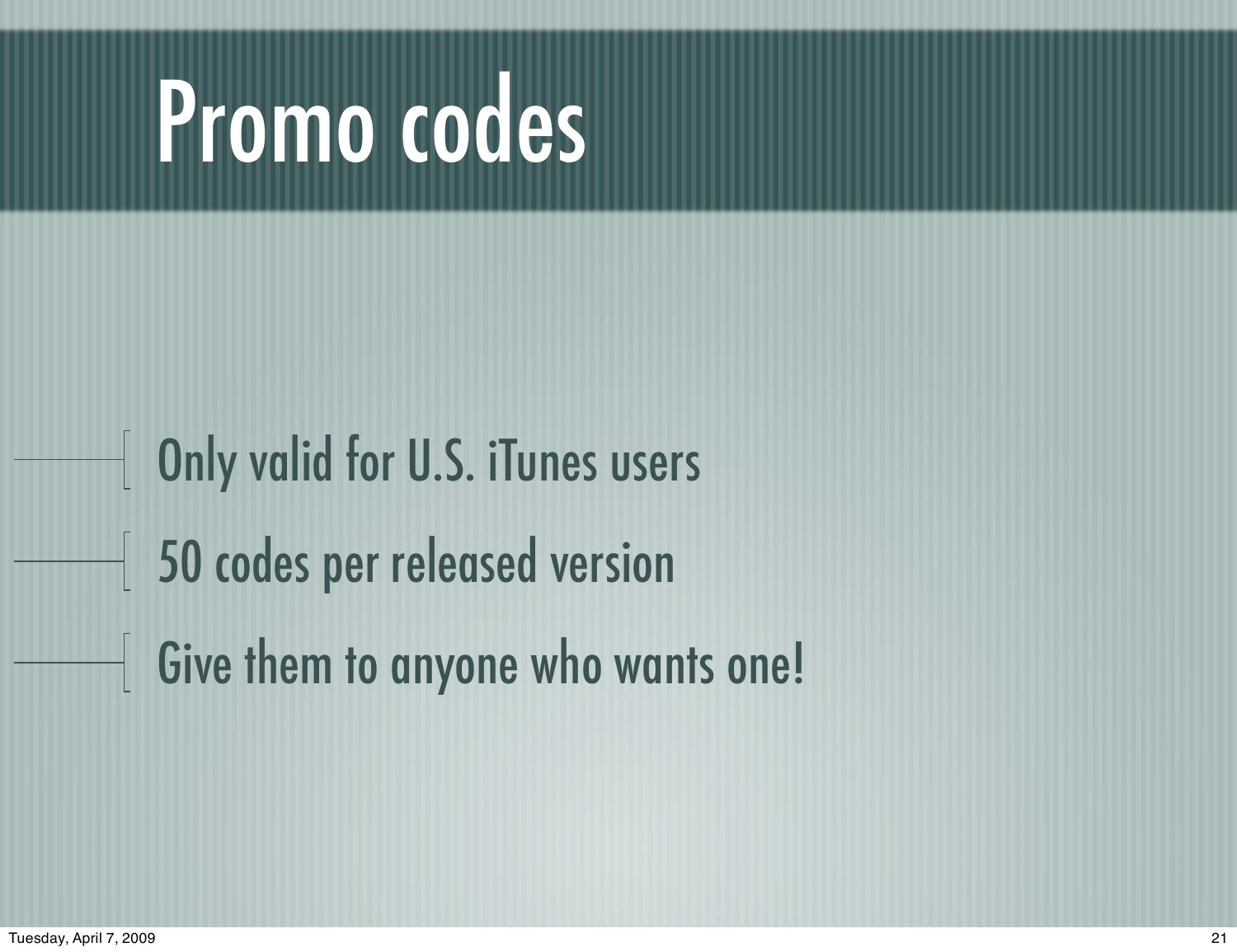### Publicity

- Worldwide media/websites tuaw.com, macworld.com, toucharcade.com, appvee.com Local media/websites
	- omiphone.se, macworld.se, aftonbladet, ???
- Twitter giveaways
- YouTube reviews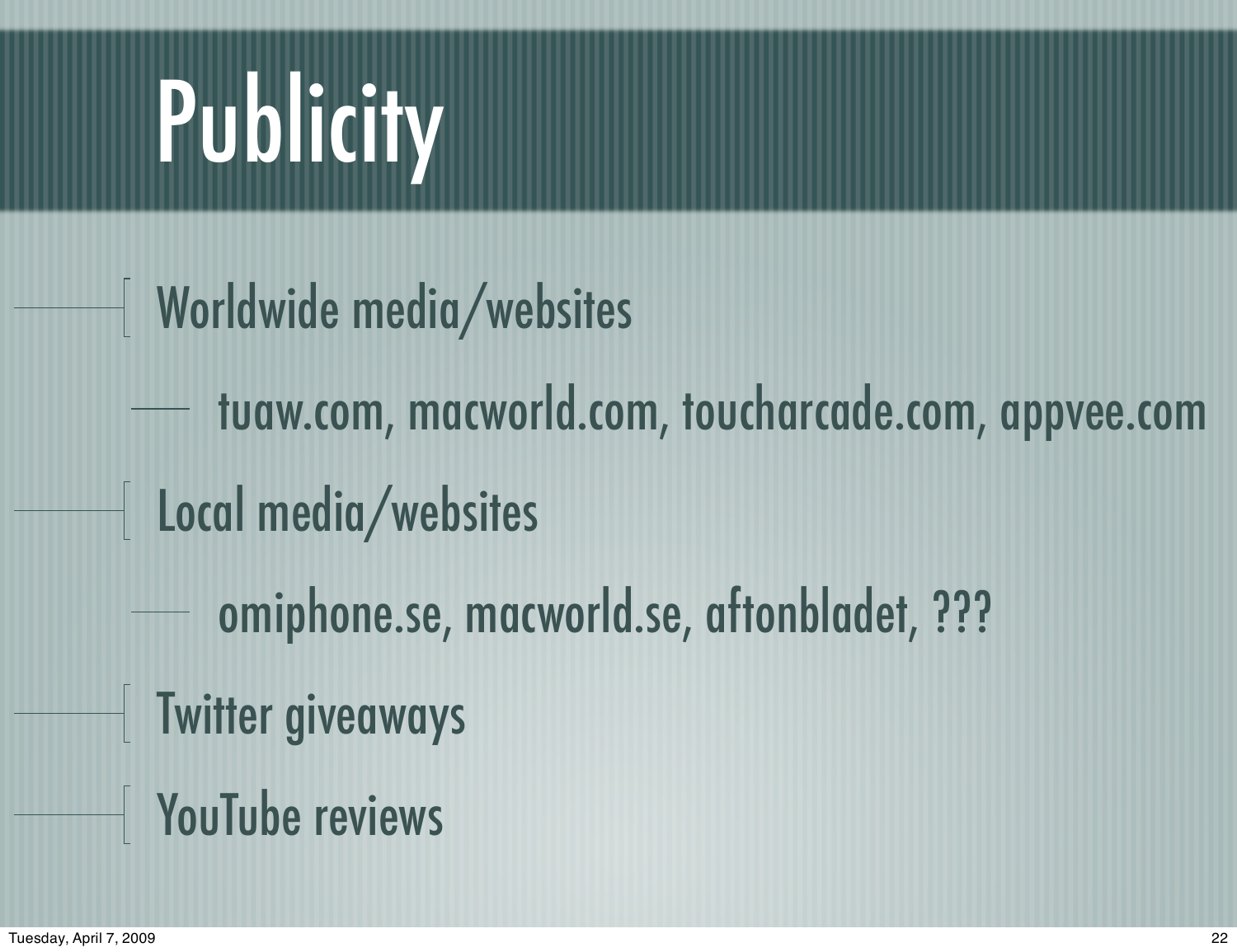### Twitter giveaways

- Third-parties collect promo codes for a variety of apps, give them away over time
- First follower to use a code "wins", everyone else might take a look at your app anyway
- Examples:
	- freeiphoneapps 2489 followers row\_13 – 1442 followers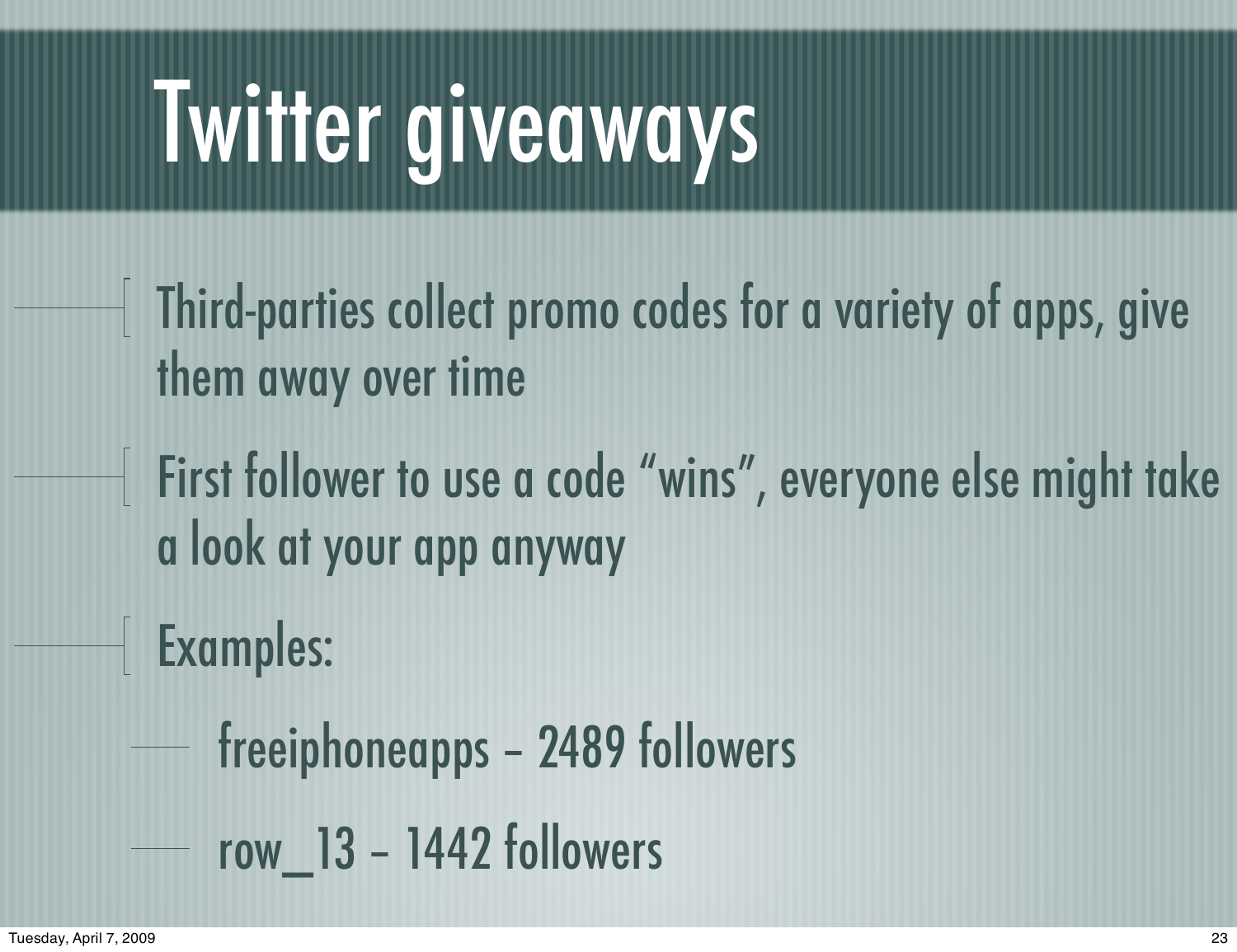### YouTube reviews

People will film themselves using your app, and will say good things about it, and it costs you nothing but a promo code!

Give them some extra promo codes for giveaways. Most of the people doing this seem to be children.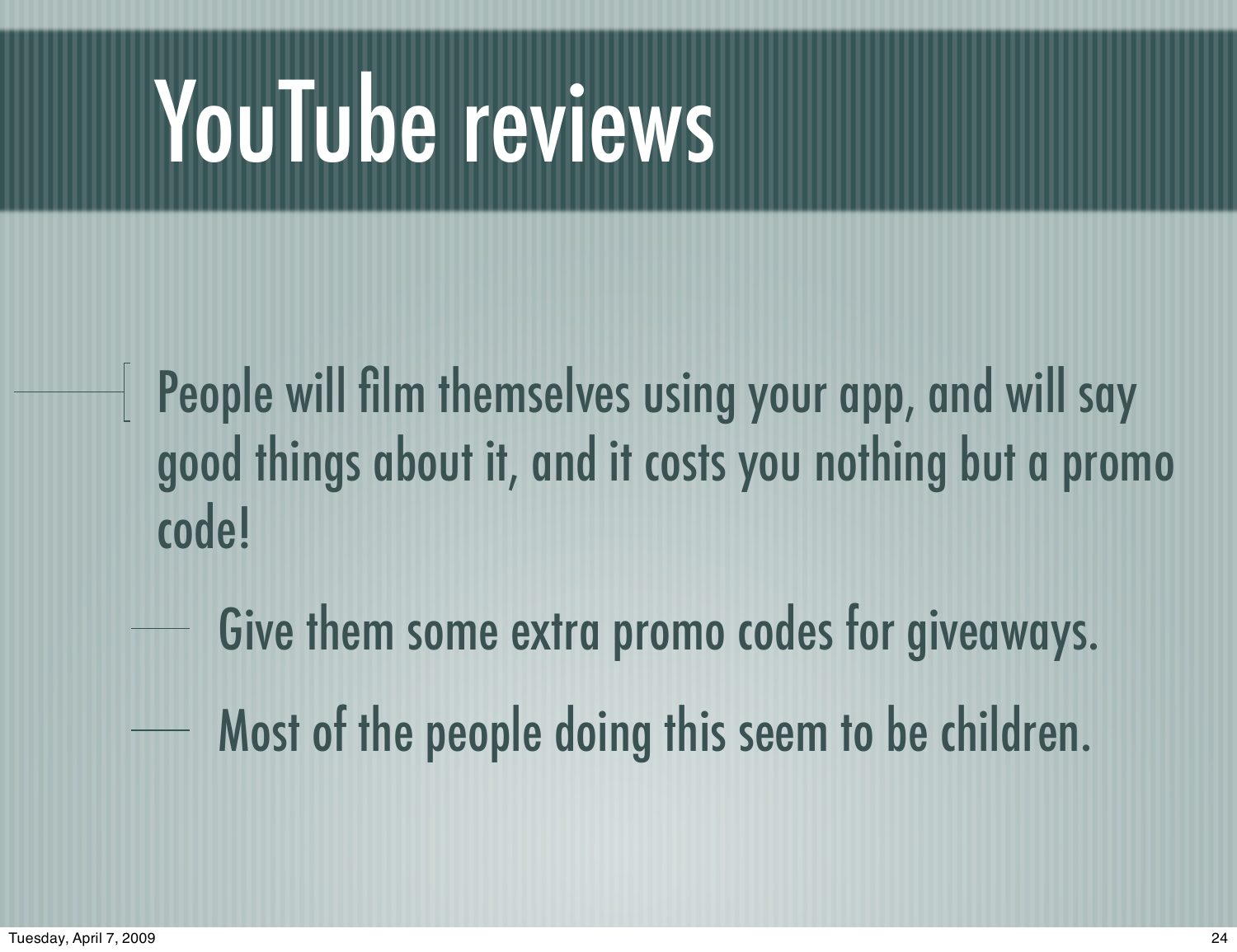## Other iPhone resources

Google Groups iPhoneSDK iPhoneSB Google Spreadsheet iPhone developers on Twitter